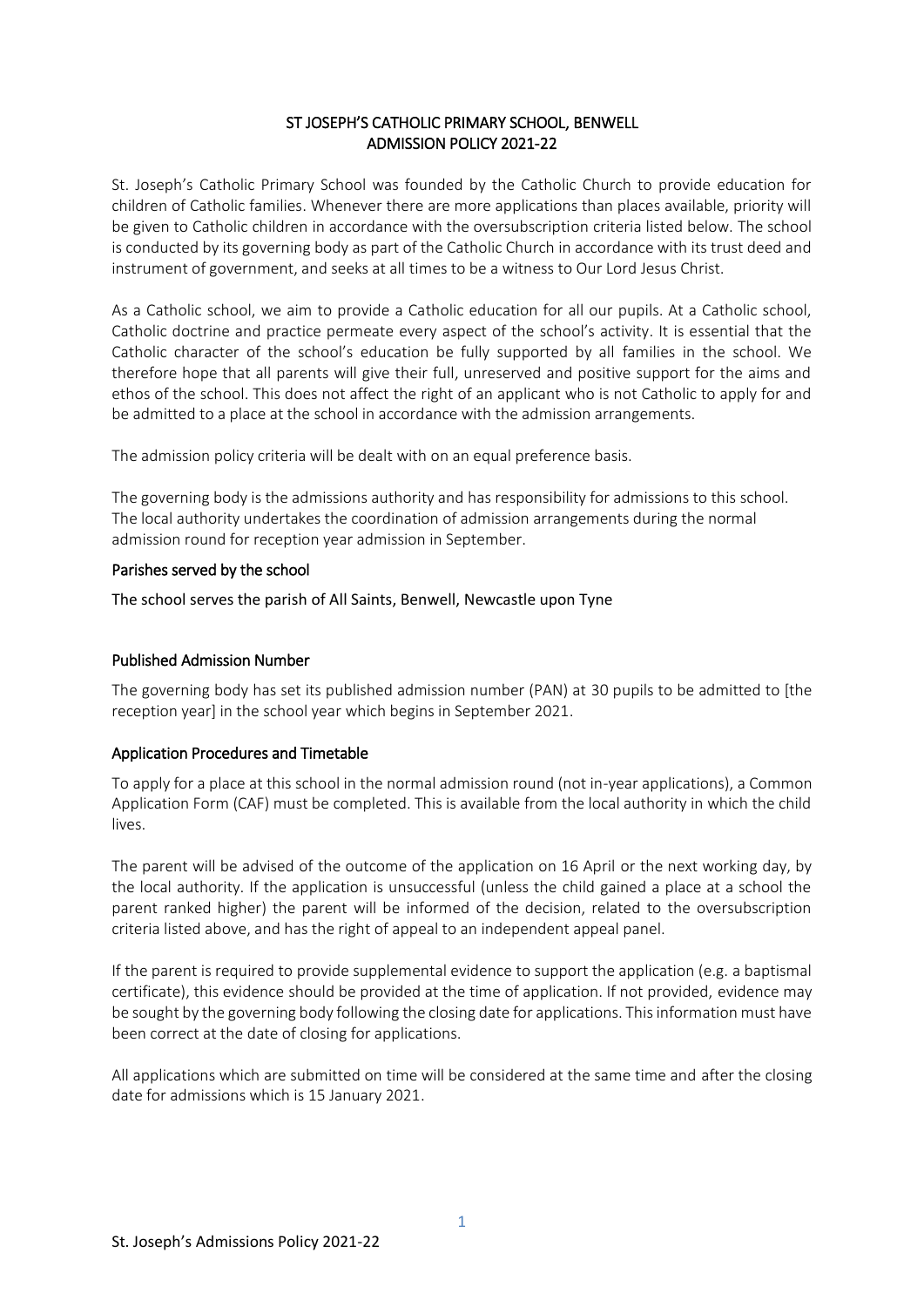### Pupils with an Education, Health and Care Plan (see note 1)

The admission of pupils with an Education, Health and Care Plan is dealt with by a completely separate procedure. Children with an Education, Health and Care Plan that names the school must be admitted. Where this takes place before the allocation of places under these arrangements this will reduce the number of places available to other children.

# Late Applications

Late applications will be administered in accordance with the home local authority Primary Coordinated Admissions Scheme. Parents are advised to ensure that the application is submitted before the closing date.

# Admission of Children below Compulsory School Age and Deferred Entry

A child is entitled to a full-time place in the September following their fourth birthday. A child's parents may defer the date at which their child, below compulsory school age, is admitted to the school, until later in the school year but not beyond the point at which they reach compulsory school age, or beyond the beginning of the final term of the school year for which an offer was made. A child may take up a part-time place until later in the school year, but not beyond the point at which the child reaches compulsory school age. Upon receipt of the offer of a place a parent should notify the school in writing, as soon as possible, that they wish to either defer their child's entry to the school or take up a part-time place.

### Admission of Children outside their Normal Age Group

A request may be made for a child to be admitted outside of their normal age group, for example, if the child is gifted and talented or has experienced problems such as ill health.

Any such request should be made in writing to the headteacher of the school. The governing body will make its decision about the request based on the circumstances of each case and in the best interests of the child. In addition to taking into account the views of the headteacher who has statutory responsibility for the internal organisation, management and control of the school, the governing body will take into account the views of the parents and of appropriate medical and education professionals.

#### Summer Born Children

The parents of a summer born child, i.e. a child born between 1 April and 31 August, may request that the child be admitted out of their normal age group, to the reception class in the September following their fifth birthday and that that the child will remain in this cohort as they progress through school.

Parents who want to make this request should make an application for their child's normal age group at the usual time. The application to the local authority should include this request and in addition it should be made in writing to the headteacher of the school. The local authority will liaise with the governing body that will make its decision about the request based on the circumstances of each case and in the best interests of the child. In addition to taking into account the views of the headteacher, who has statutory responsibility for the internal organisation, management and control of the school, the governing body will take into account the views of the parents and of appropriate medical and education professionals.

Parents will be informed of the outcome of the request before primary national offer day.

If the request is agreed by the governing body, the application for the normal age group may be withdrawn before a place is offered. If the request is refused, the parent must decide whether to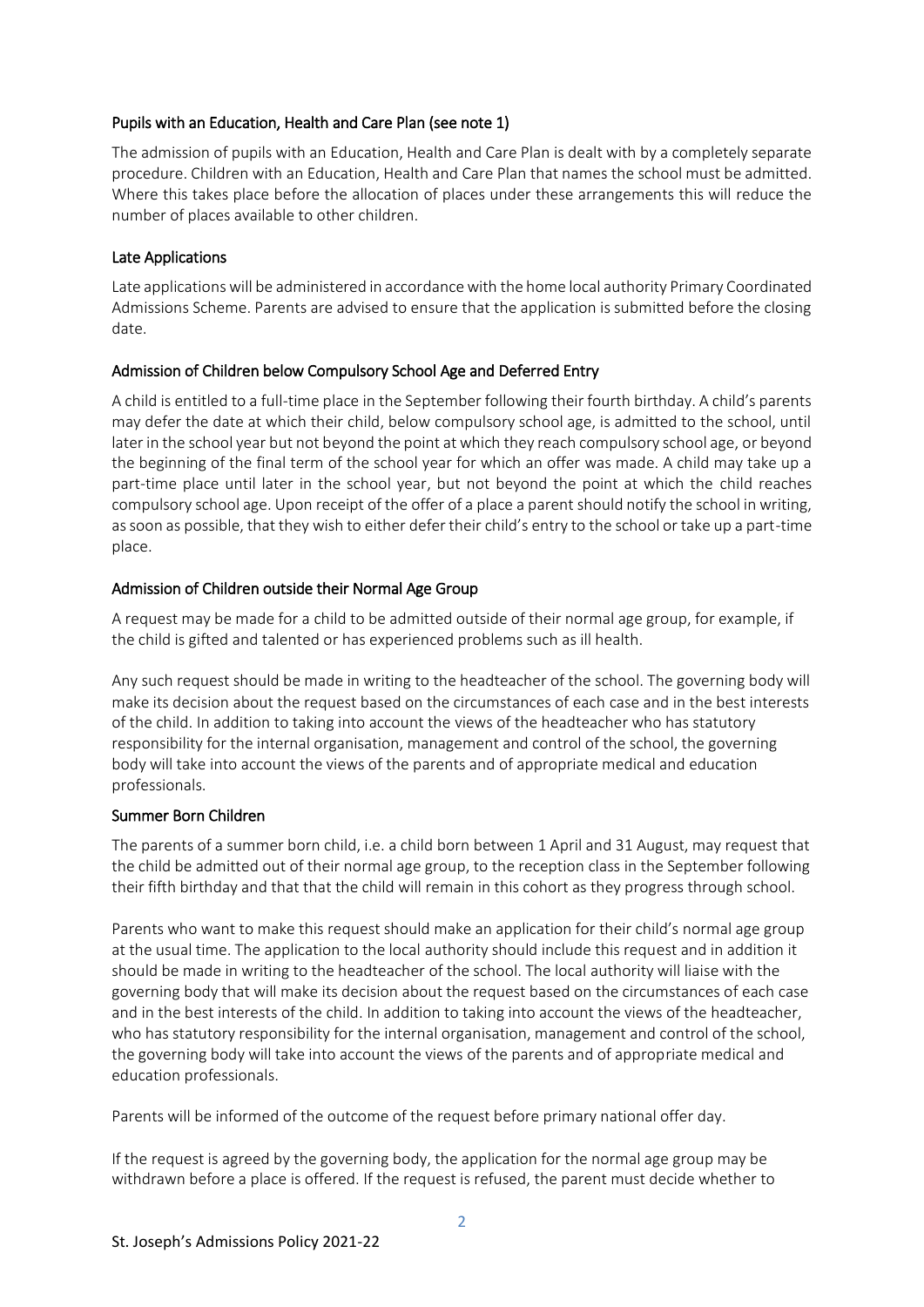accept the offer of a place for the normal age group, or to refuse it and make an in year application for admission to year one for the September following the child's fifth birthday.

Where a parent's request is agreed, they must make a new application as part of the main admissions round the following year.

One admission authority cannot be required to honour a decision made by another admission authority on admission out of the normal age group. Parents, therefore, should consider whether to request admission out of the normal year group at all their preference schools, rather than just their first preference schools.

#### Waiting Lists

In addition to their right of appeal, applicants will be offered the opportunity to be placed on a waiting list. This waiting list will be maintained in order of the oversubscription criteria set out below and not in the order in which applications are received or added to the list. Waiting lists for admission will operate throughout the school year. The waiting list will be held open until the last day of the summer term. Inclusion on the school's waiting list does not mean that a place will eventually become available.

#### Infant Class Size Regulations

Infant classes may not, by law, contain more than 30 pupils with a single qualified teacher (subject to the provisions in the School Admissions Code for 'excepted children'). Parents do have a right of appeal in accordance with the infant class size regulations if the school is oversubscribed and their child is refused a place.

The governing body will, where logistically possible, admit twins and all siblings from multiple births where one of the children is the last child ranked within the school's PAN.

#### In-Year Applications

An application can be made for a place for a child at any time outside the admission round and the child will be admitted where there are available places. For information on making an in-year application, parents should contact the local authority admissions team at Admissions and Information Service, Newcastle City Council, Room 225 Civic Centre, Barras Bridge, Newcastle, NE1 8QH on 0191 278 7878 or by email at admissions.information@newcastle.gov.uk or http://www.stjosephsrcprimary.co.uk/website/policies/128385

If the child is new to the city and does not currently have a school place, parents can apply online. Alternatively paper forms are available from any school or Customer Service Centre. If the child currently goes to school in Newcastle and parents want them to move schools they must complete a paper application. Hard copies are available from the school.

The parent will be advised of the outcome of the application in writing.

Where there are places available but more applications than places, the published oversubscription criteria, as set out above, will be applied.

If there are no places available, a request can be made that the child is added to the waiting list (see above).

The parent has the right of appeal to an independent appeal panel if refused a place.

# Right of Appeal

Where a parent has been notified that a place is not available for a child, every effort will be made by the local authority to help the parent to find a place in a suitable alternative school. Parents who are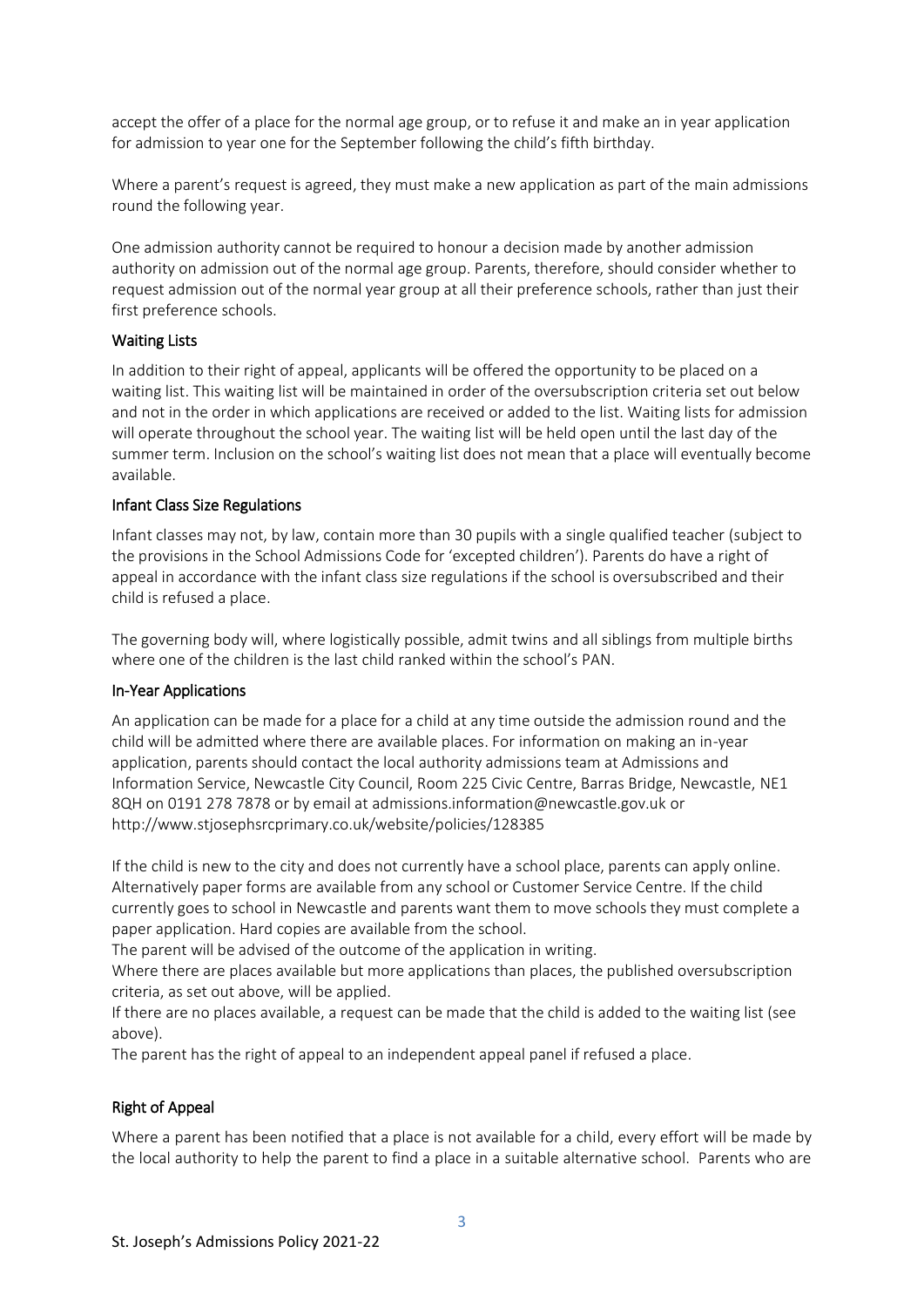refused a place have a statutory right of appeal. Further details of the appeals process are available by writing to the chair of governors at the school address.

#### Fair Access Protocol

The school is committed to taking its fair share of children who are vulnerable and/or hard to place, as set out in locally agreed protocols. Accordingly, outside the normal admission round the governing body is empowered to give absolute priority to a child where admission is requested under any local protocol that has been agreed by both the diocese and the governing body for the current school year. The governing body has this power, even when admitting the child would mean exceeding the published admission number (subject to the infant class size exceptions).

### Nursery

For children attending the school's nursery, application to the reception class of the school must be made in the normal way, to the home local authority. Attendance at the school's nursery does not automatically guarantee that a place will be offered at the school.

#### False evidence

The governing body reserves the right to withdraw the offer of a place or, where a child is already attending the school, the place itself, where it is satisfied that the offer or place was obtained by deception.

### Oversubscription Criteria

Where there are more applications for places than the number of places available, places will be offered according to the following order of priority.

*First priority in each category will be given to children who will have an older sibling attending the school in September 2021.*

- 1. Catholic looked after and previously looked after children. (see notes 2&3)
- 2. Catholic children who are resident in the parish of All Saints, Benwell (see note 3)
- 3. Other Catholic children. (see note 3)
- 4. Other looked after and previously looked after children. (see note 2)
- 5. Catechumens and members of an Eastern Christian Church. (see notes 4&5)
- 6. Children who will have an older sibling attending the school in September 2021\* (see note 9)
- 7. Children of a member of school staff who has been employed at the school for two or more years at the time at which application for admission to the school is made (see note 11)
- 8. Children of other Christian denominations whose membership is evidenced by a minister or faith leader. (see note 6)
- 9. Children of other faiths whose membership is evidenced by a minister or faith leader. (see note 7)
- 10. Any other children.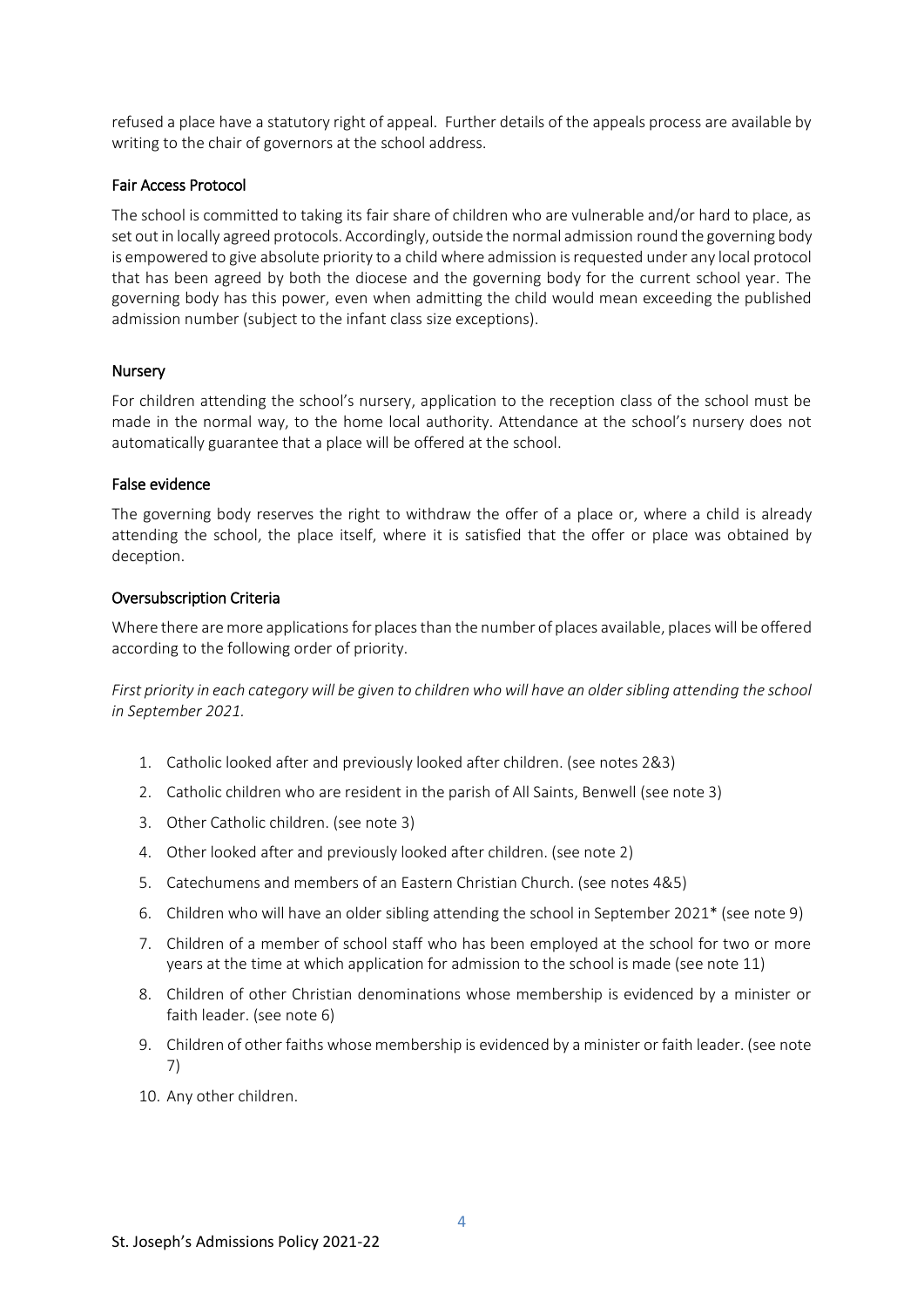# Tie Breaker

Where there are places available for some, but not all applicants within a particular criterion priority will be given to children living closest to the school determined by the shortest distance. Distance will be measured in a straight line from a single fixed central point at the school to a point in the centre of the home address of the child, using the Local Land and Property Gazetteer and British National Grid Easting and Northing coordinates.

In the event of distances being the same for two or more children where this would determine the last place to be allocated, random allocation will be carried out in a public place and supervised by a person independent of the school.

# *Notes and definitions*

- 1. An Education, Health and Care Plan is a plan made by the local authority under section 37 of the Children and Families Act 2014, specifying the special educational provision required for a child.
- 2. A looked after child has the same meaning as in section 22(1) of the Children Act 1989, and means any child who is (a) in the care of a local authority or (b) being provided with accommodation by them in the exercise of their social services functions (e.g. children with foster parents) at the time of making application to the school.

A previously looked after child is a child who was looked after, but ceased to be so because he or she was adopted, or became subject to a child arrangements order or special guardianship order. Included in this definition are those children who appear (to the governing body) to have been in state care outside of England and who ceased to be in state care as a result of being adopted.

3. 'Catholic' means a member of a Church in full communion with the See of Rome. This includes the Eastern Catholic Churches. This will normally be evidenced by a certificate of baptism in a Catholic Church or a certificate of reception into the full communion of the Catholic Church. For the purposes of this policy, it includes a looked after child living with a family where at least one of the parents is Catholic.

For a child to be treated as Catholic, evidence of Catholic baptism or reception into the Church will be required. Those who have difficulty obtaining written evidence of baptism should contact their Parish Priest who, after consulting with the Diocese, will decide how the question of baptism is to be resolved and how written evidence is to be produced in accordance with the law of the Church.

- 4. Catechumen means a member of the catechumenate of a Catholic Church. For the purposes of admissions this refers to the child on whose behalf the application is being made. This will normally be evidenced by a certificate of reception into the order of catechumens.
- 5. Eastern Christian Church includes Orthodox Churches, and is normally evidenced by a certificate of baptism or reception from the authorities of that Church. Those who have difficulty obtaining written evidence of baptism or reception should contact the Diocese who will decide how the question of baptism or reception is to be resolved and how written evidence is to be produced in accordance with the law of the Church.
- 6. Children of other Christian denominations means children who belong to other churches and ecclesial communities which, acknowledge God's revelation in Christ, confess the Lord Jesus Christ as God and Saviour according to the Scriptures, and, in obedience to God's will and in the power of the Holy Spirit commit themselves: to seek a deepening of their communion with Christ and with